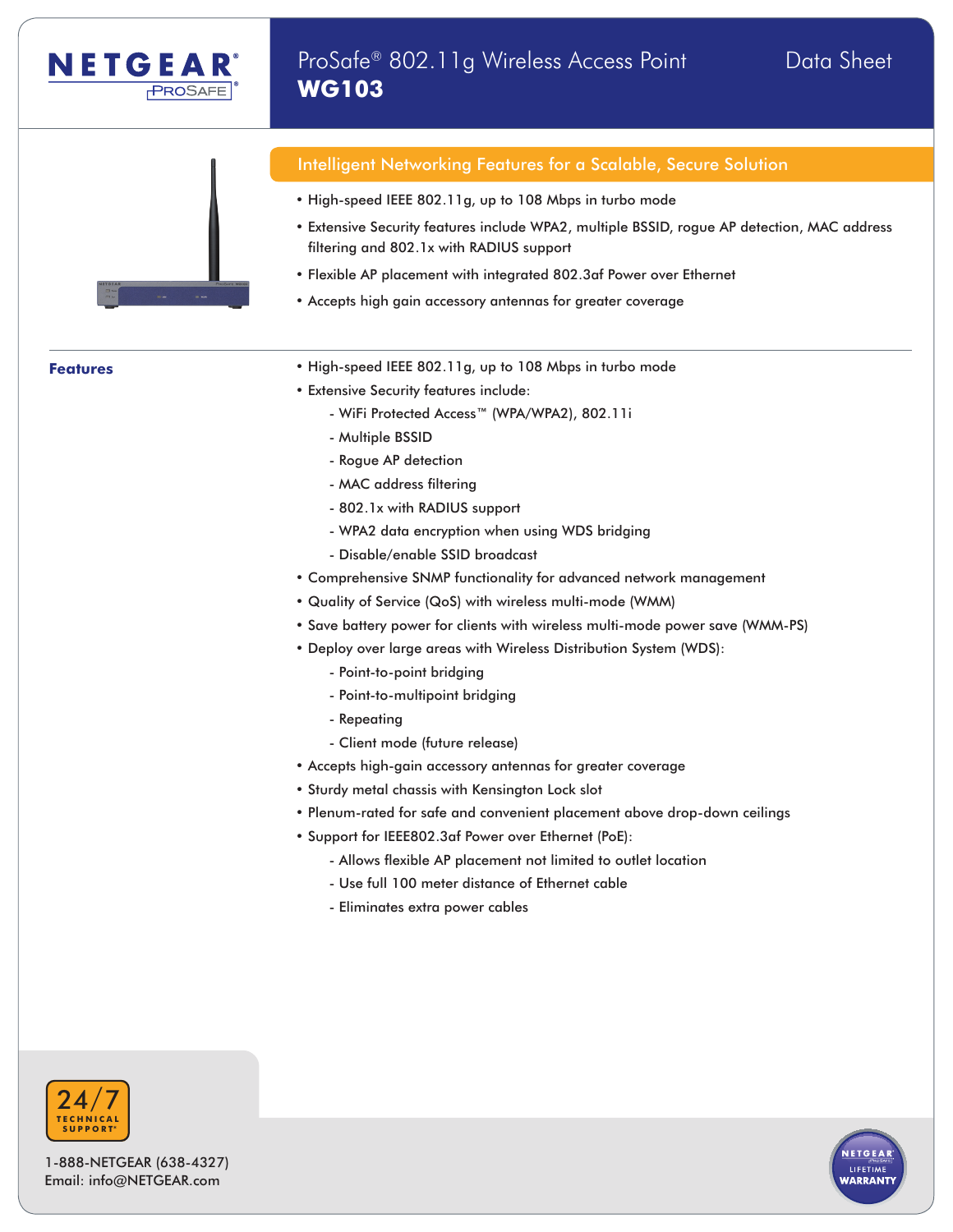



| <b>Features</b>                                                    | ProSafe 802.11n <sup>#</sup> Dual Band<br><b>Wireless Access Point</b><br>(WNDAP330) | <b>ProSafe</b><br><b>Wireless-N Access Point</b><br>(WNAP210) | ProSafe 802.11q<br><b>Wireless Access Point</b><br>(WG302) | <b>ProSafe 802.11g</b><br><b>Wireless Access Point</b><br>(WG103) |
|--------------------------------------------------------------------|--------------------------------------------------------------------------------------|---------------------------------------------------------------|------------------------------------------------------------|-------------------------------------------------------------------|
| Frequency band                                                     | 2.4 GHz or 5.0 GHz                                                                   | 2.4 GHz                                                       | 2.4 GHz                                                    | 2.4 GHz                                                           |
| Maximum theoretical throughput                                     | 300 Mbps                                                                             | 300 Mbps                                                      | 54 Mbps                                                    | 54 Mbps                                                           |
| IEEE 802.3af PoE (Power over Ethernet)                             | $\bullet$                                                                            | $\bullet$                                                     | $\bullet$                                                  | ◉                                                                 |
| PoE power consumption                                              | 12.7 watts                                                                           | 5.8 watts                                                     | 6 watts                                                    | 5 watts                                                           |
| Wireless Distribution System (WDS)                                 | $\bullet$                                                                            | $\bullet$                                                     | $\bullet$                                                  | O                                                                 |
| Repeater                                                           |                                                                                      |                                                               |                                                            |                                                                   |
| Point-to-point/multi-point                                         | $\bullet$                                                                            | $\bullet$                                                     | $\bullet$                                                  | $\bullet$                                                         |
| Simultaneous bridge<br>& wireless client association               | $\bullet$                                                                            | $\bullet$                                                     | $\bullet$                                                  |                                                                   |
| Separate bridge and access point                                   | $\bullet$                                                                            | $\bullet$                                                     | $\bullet$                                                  | $\bullet$                                                         |
| Client mode                                                        |                                                                                      | $\bullet$                                                     |                                                            | <b>Future release</b>                                             |
| <b>SNMP</b>                                                        | v1, v2c                                                                              | v1, v2c                                                       | v1, v2c                                                    | v1, v2c                                                           |
| Antenna                                                            | Two (2) 5 dBi detachable (2.4 GHz and 5.0 GHz)<br>and one (1) 3 dBi patch antenna    | Internal                                                      | Two (2) 5 dBi<br>detachable                                | One (1) 5 dBi detachable<br>2.4 GHz and 5.0 GHz)                  |
| User support                                                       | Up to 50 users                                                                       | Up to 30 users                                                | Up to 50 users                                             | Up to 30 users                                                    |
| Security                                                           |                                                                                      |                                                               |                                                            |                                                                   |
| Wi-Fi Protected Access (WPA/WPA2), 802.11i                         | $\bullet$                                                                            | $\bullet$                                                     | $\bullet$                                                  | $\bullet$                                                         |
| Multiple VPN pass-through support                                  | $\bullet$                                                                            | $\bullet$                                                     | $\bullet$                                                  | ◉                                                                 |
| MAC address filtering with access<br>control lists-up to 256 users | $\bullet$                                                                            | $\bullet$                                                     | $\bullet$                                                  | $\bullet$                                                         |
| 802.1x RADIUS support with EAP TLS, TTLS, PEAP                     | $\bullet$                                                                            | $\bullet$                                                     | $\bullet$                                                  | $\bullet$                                                         |
| Roque AP detection                                                 | $\bullet$                                                                            | $\bullet$                                                     | $\bullet$                                                  | $\bullet$                                                         |
| <b>Block SSID broadcast</b>                                        | $\bullet$                                                                            | $\bullet$                                                     | $\bullet$                                                  | $\bullet$                                                         |
| Secure SSH telnet                                                  | $\bullet$                                                                            | $\bullet$                                                     | $\bullet$                                                  |                                                                   |
| Secure Sockets Layer (SSL)<br>remote management login              | $\bullet$                                                                            | $\bullet$                                                     | $\bullet$                                                  | $\bullet$                                                         |
| Peer-to-peer blocking so users may<br>not access another user's PC | $\bullet$                                                                            | $\bullet$                                                     | $\bullet$                                                  | $\bullet$                                                         |
| MBSSID/VLAN support                                                | 8/9                                                                                  | 8/9                                                           | 8/9                                                        | 8/9                                                               |
| <b>Browser-based interface</b>                                     | $\bullet$                                                                            | $\bullet$                                                     | $\bullet$                                                  | ◉                                                                 |
| Accepts accessory antennas                                         | $\bullet$                                                                            |                                                               | $\bullet$                                                  | ◉                                                                 |

NETGEAR's ProSafe line of business networking products offers a wide array of easy-to-use, professional-grade switching, wireless, software and security solutions. Backed by a lifetime<br>hardware warranty for the original pu